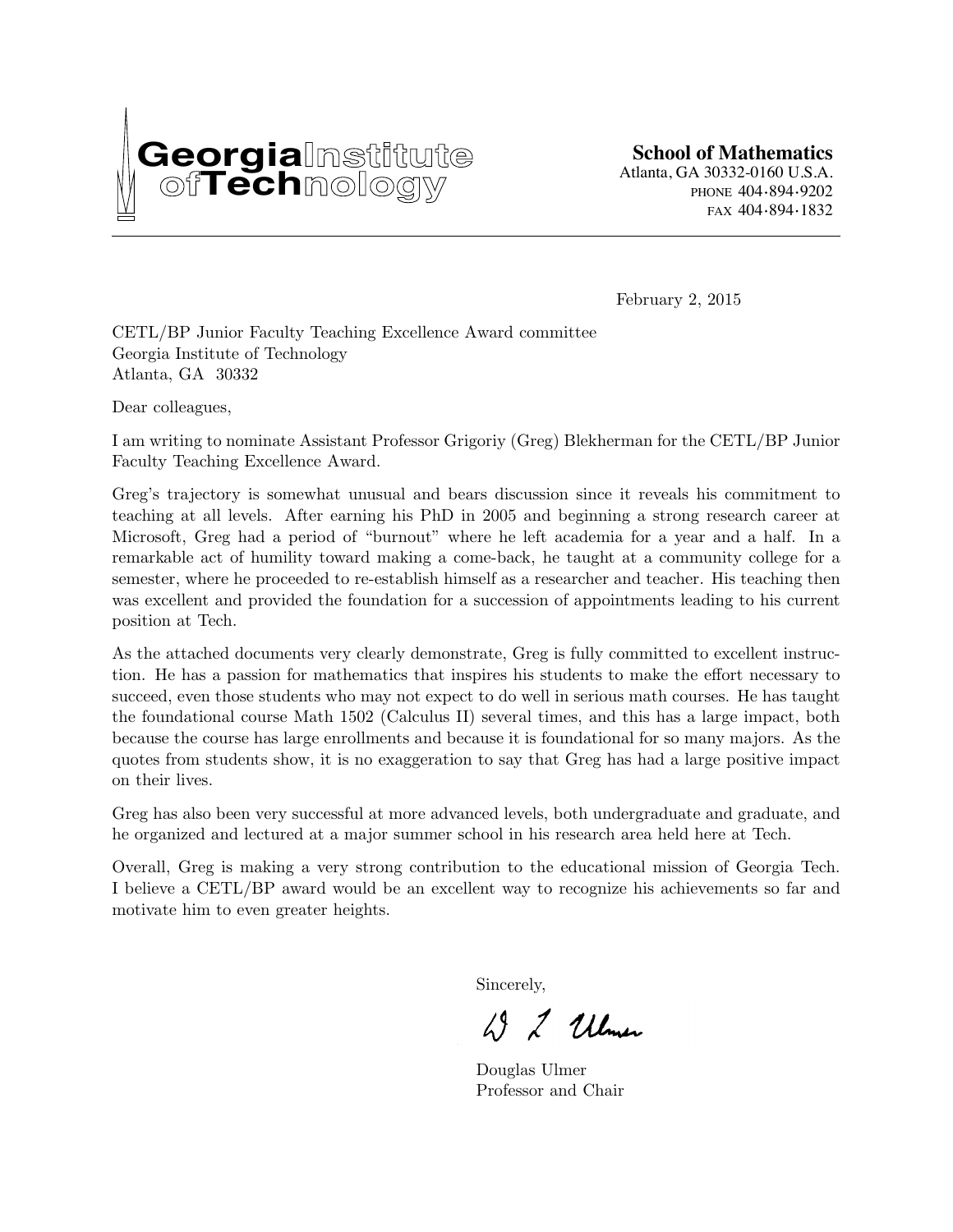## Reflective Statement on Teaching

Grigoriy Blekherman School of Mathematics

My approach to teaching is the result of experiences in a variety of instructional settings, from explaining science to fifth graders to supervising research, from teaching remedial courses in a community college to teaching at a major university. When I first started teaching, clarity of presentation and making the material more accessible and interesting for the students were my first concerns. As I gained more experience, I found that the classroom environment and the attitude of the students are just as important as the material and the manner of presentation.

I jokingly describe doing mathematics research in the following way: "Doing research is like banging your head against the wall. It might be painful and difficult, but one thing is certain: if you don't bang your head, then the wall will never come down". I think this applies equally well to learning, especially acquiring deeper understanding of difficult concepts. Learning mathematics is a hands-on experience. In order to truly understand the material, students have to solve problems on their own. This happens mostly outside of the classroom and office hours, and it is crucial that the students persevere and learn despite struggles.

I want to describe three experiences that reshaped my view of teaching. The first two happened while I was teaching at Kingsborough Community College (KBCC) in Winter and Spring of 2009, and the last one during the Research Experiences for Undergraduates (REU) program at Virginia Bioinformatics Institute in Summer 2010.

When I was teaching a Remedial Math I there was a student who had great difficulty understanding the material. However, she was determined to succeed. When I saw that she was willing to put in the work to overcome her difficulties, I took particular care to encourage her, and to make sure that she saw the improvement that came as a result of her work. She was embarrassed by her struggles and I had to make sure that she was comfortable asking questions in class. I was very patient, explaining her mistakes several times, until she understood the material. By the end of the semester she was one of the better students in the class.

Passing Remedial Math II is a requirement for graduating from KBCC. Once a student who came to me and said "I have taken this course five times already, and I still do not understand much of anything. It is the only course I need to graduate, but I can't continue on taking it much longer. Can you help me?" I offered to meet with her after the class, and I told her that she would also have to do a lot of work on her own, in order to to catch up and pass the class. We met in the library several times a week for about an hour; she worked on problems and asked questions. Once she saw that I was willing to help, and that improvement is possible after hard work, she was convinced that she could do it. She passed the uniform final exam and graduated.

Encouragement and motivation also play a key role in facilitating student participation in research. The REU program lasted ten weeks and the goal was to have students engage in meaningful scientific research that they would be able to present and publish. We deliberately placed a strong emphasis on making sure that the students appreciated that their work was interesting and meaningful. I personally held several meetings with students to explain to them the significance of their proposed research. This turned out to be a key factor, since the students are willing to work much harder when they believe that their work is important. It was great to see the students respond, and in the end all four projects finished with positive results. I do not think we would have achieved the same level of success had we not worked hard on motivating the students.

Fast-forwarding to my time at Georgia Tech, I want to discuss my teaching of Calculus II, Math 1502, which I am now doing for the fourth time. Calculus II is a freshman class in Georgia Tech, and teaching freshmen is a unique experience, which I enjoy. My main concern, besides explaining the material, is to make students think independently. I also want to make the students more curious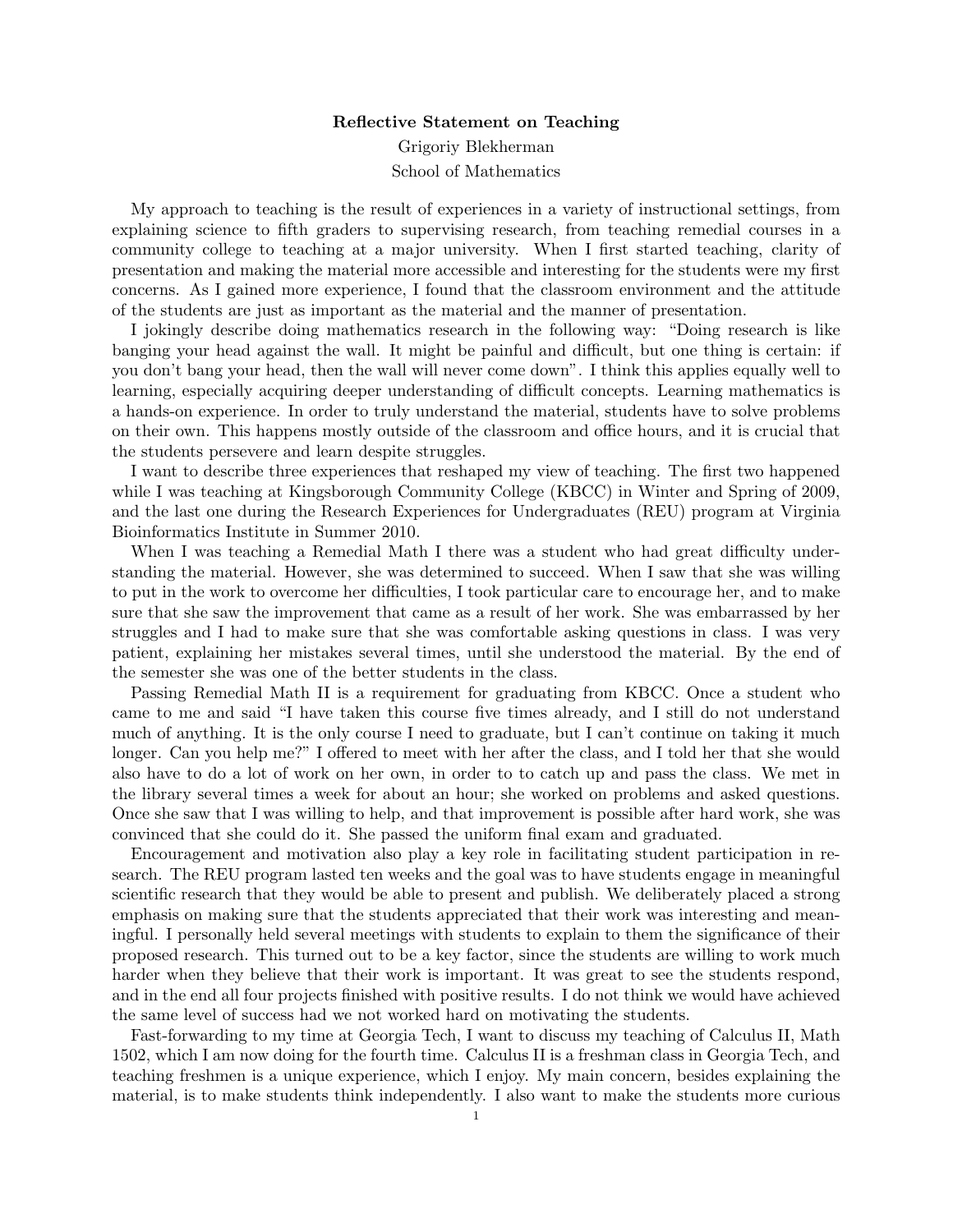about the material. I use several techniques to cultivate a supportive and enjoyable classroom atmosphere and encourage student effort and curiosity.

In my first lecture I usually ask the students what "mathematics" is. Since they have taken mathematics courses for years, this should not be a problem. Yet mathematics is much harder to define than biology, or chemistry, or physics. After a discussion I explain that, in my personal opinion, mathematics is a way of making logical deduction about quantitative concepts, and our main goal in the class is to learn to think properly.

I try to bring humor into the classroom to break up the monotony of lecturing and make students sit up and pay attention. I also believe that by momentarily putting them into a different frame of mind, humor allows students to gain a better perspective on the material. It also makes me more approachable, and students are comfortable asking questions, even in a large class.

I make an effort to be enthusiastic and passionate in front of the students. If I cannot muster enthusiasm about the material, then the students are very unlikely to put in the effort, beyond making their desired grade. Some students find mathematics scary. When I solve problems on the blackboard I often emphasize that the most important thing about doing the problem is not to be scared, and just apply what we have already learned without being intimidated.

I do not pretend that the material or my exams are easy. I often tell students that things will be difficult, but with effort and my help the difficulties can be overcome. I encourage students to come to my office hours, or meet with me outside of the scheduled times. I stress that as long as they are willing to put in the effort, I will put in my time to help them. The students appreciate having an extra resource, and it helps in their determination to tackle the material.

I connect the mathematical topics we discuss with topics outside of mathematics. I discuss philosophy of Malthus when teaching population modeling using differential equations; I discuss Zeno's paradox of Achilles and the turtle when beginning infinite series. I include a lecture on Google PageRank algorithm after covering eigenvalues and eigenvectors, and I discuss linear regression in statistics when covering least squares. While I tend not to use formal words, such as theorem and proof, I strongly emphasize to students that knowing "why" is much more important than memorization. I explain that, even if they do not use the material they learn in the class again, learning to think and to study properly will be an invaluable skill in all of their endeavors.

Test results are the primary avenue by which students gauge their progress in a course. It is extremely discouraging for the students if their hard work does not lead to improvement in the test scores. When I first started teaching I was strongly in favor of difficult tests that would really challenge students' knowledge. One problem with such tests is that typically only the best students get good scores, everyone else gets a similar low score. This outcome strongly discourages all but the best students from studying, since the effort they put in seems unlikely to be rewarded unless their mastery of the material is excellent. My current strategy is to write tests with questions of several levels of difficulty: some questions which I expect to be solved by most students, some questions of intermediate difficulty, and one or two questions that I expect to be challenging to almost all of the students. Student performances on these tests give a much better picture of their level of understanding. This strategy also rewards student effort much better: if a student's understanding has improved, then there is a good chance that the improvement will be reflected in the test score.

I received nine "Thank a Professor" notes from different students in my undergraduate courses from the Center for Enhancement of Teaching and Learning. Here are some comments from the "Thank a Professor" emails my students sent me:

Thank you for showing me that I'm capable of handling college calculus. It's always reassuring to have a teacher that gets you to do the things that you didn't think you could. It means a lot to me that you coax "magic" out of us, and make us enjoy doing so.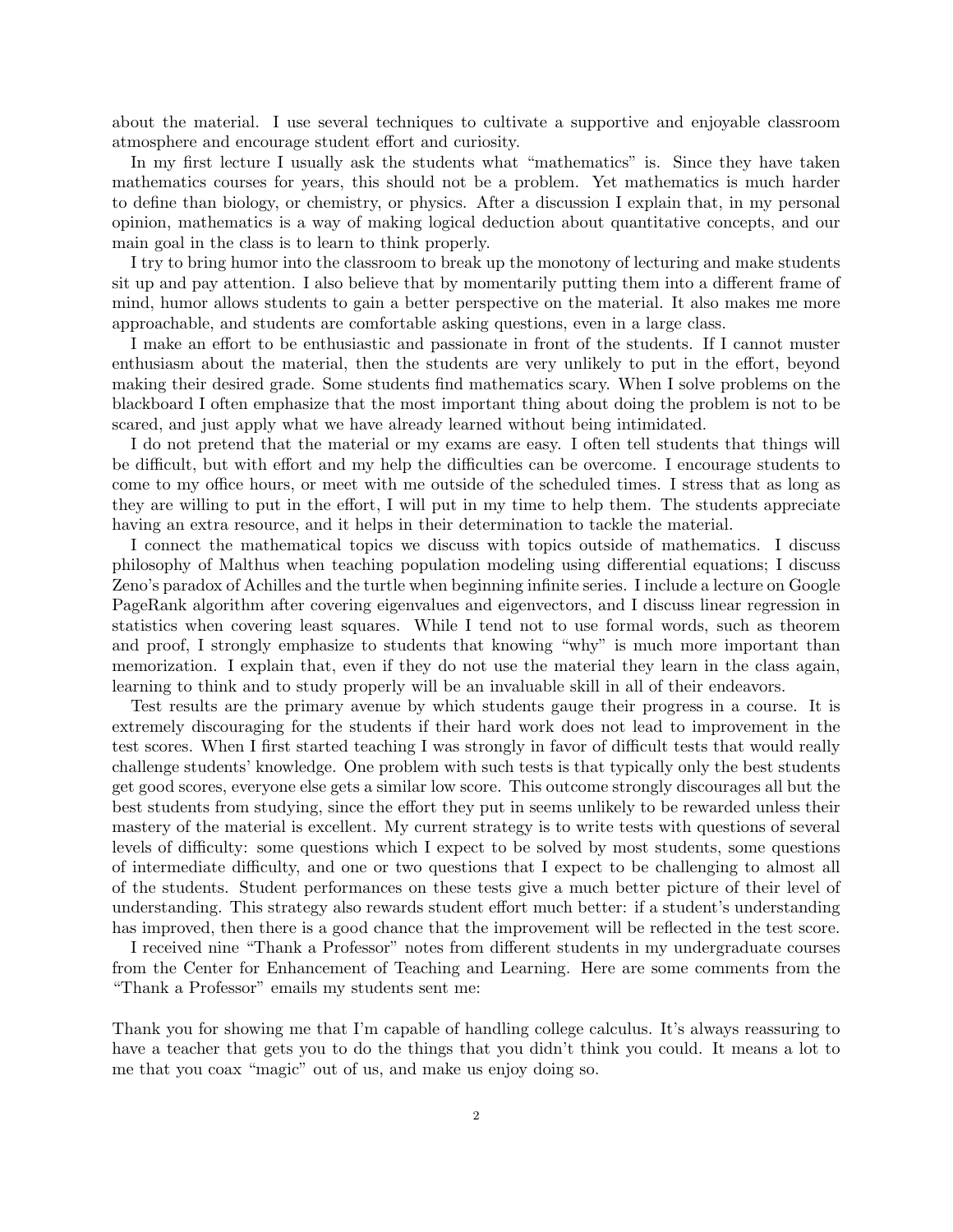## Jon, Math 1502 Fall 2013

Professor Blekherman,

When I came to Georgia Tech, I was afraid that no one could measure up to my high school AP Calculus teacher. We shared a love of mathematics that was unmatched. However, the first day I sat down in your class, I was amazed to find that you shared her passion for mathematics and truly enjoyed sharing it with the class. Although I sit near the back and tend to gossip with my friends and, more often than I am proud of, take naps, I appreciate that you put the time and effort into making Calc 2 interesting and accessible for everyone. Thank you for reminding the majority of us why we're at Tech becoming engineers: because we love to learn, discover, and understand things that confuse us. Calculus is one of those confusing things, and without your help this semester, I truly feel I would not have gotten so much out of the class. Thank you for being you! Emma Heaslet, Math 1502 Fall 2013

#### Dr. Blekherman,

Thank you for being such a fantastic professor! Every lecture that you taught was helpful, informative, and entertaining. All of your explanations were in-depth enough to help me understand the material, but not crazy in-depth that you would lose me. Thank you for taking the time to go back and explain concepts when you knew our class was confused, and for working hard to ensure that our class succeeded.

Unless I change my major, this will probably be my last "real" math class, and so I feel fortunate to have had such a great professor teaching me. Thank you once again for all that you have done! Happy Holidays!

Courtney Wildjaja, Math 1502, Fall 2011

# Dear Dr. Blekherman,

Somebody said that a great teacher gives his students something to think about besides homework. Although you always urged us to do homework as many as possible, you also offered practical and philosophical advices, beyond the textbook. I appreciate how you tried to help us understand the concept, not merely know how to follow the steps. I believe that if you had more time, you would have addressed more abut the applications of the math we learned. You have a great sense of humor, too. Your practice problems were always hard, but your quizzes and tests were fair. Thank you for being a great Math professor. I wish I could learn Cal 3 with you.

Best wishes,

One of your hundreds of students, Math 1502, Fall 2011

### Dear Professor Blekherman,

Hello, this is Marissa from Spring 2012's MATH 2406-T class. I just want to say thank you for your efforts to explain the difficult concepts. I have to admit, this was a really difficult class because the concepts and teaching approach is so much more abstract than the approach I was familiar with. Before taking this class, I had learned linear algebra that involved matrices, so it was very difficult to make the transition to a more abstract level. Though it was difficult I have learned a lot from your lectures, and I appreciate it when you answered my many questions and explained concepts I did not fully understand – whether it is by email or during office hours. So thank you very much for being an amazing professor and have a great summer! Sincerely,

Marissa Hsiao, Math 2406, Spring 2012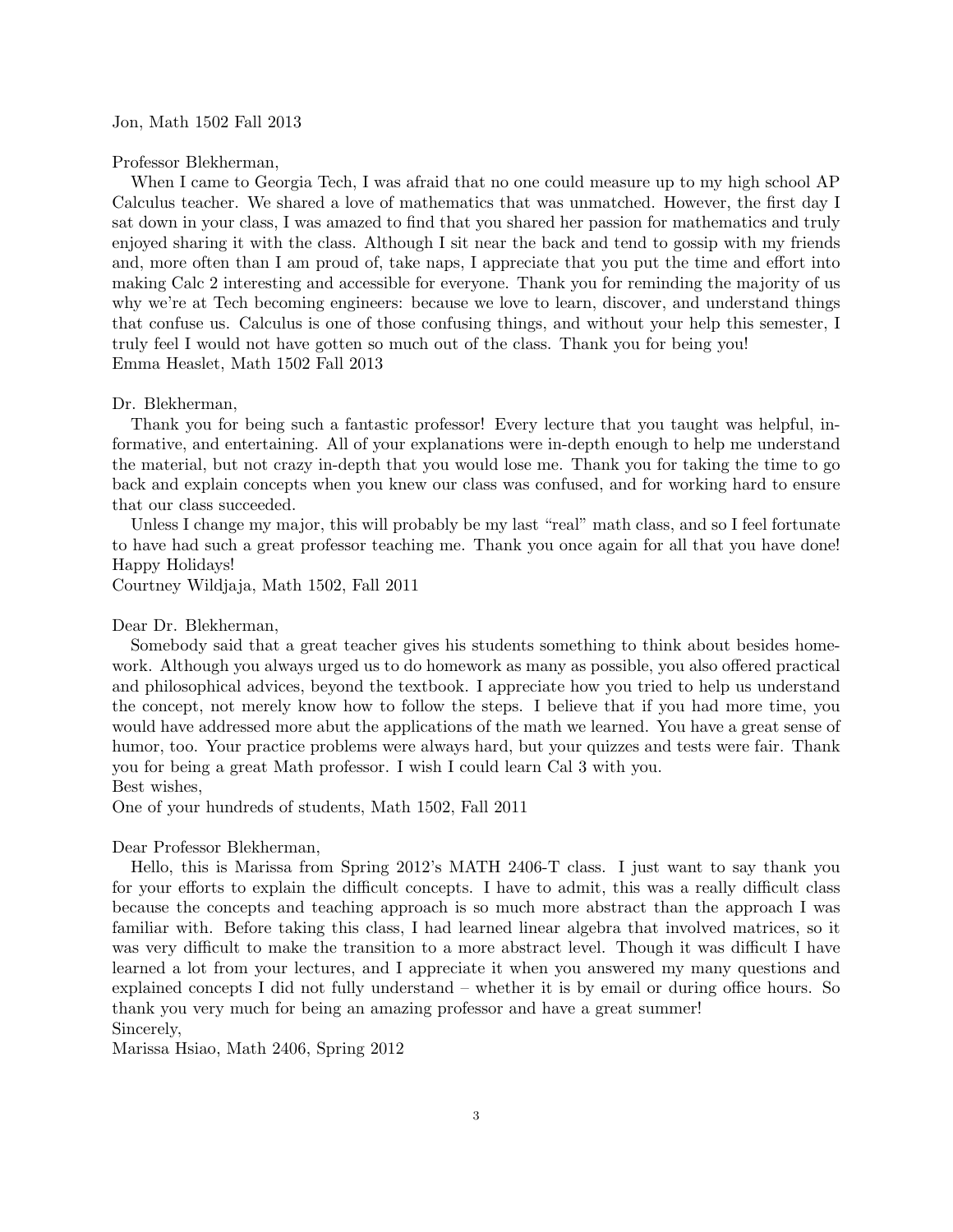

School of Mathematics Atlanta, GA 30332–0160 U.S.A. PHONE 404-894-2700 FAX 404-894-4409

Dear Selection Committee: January 31, 2015

I am pleased to write in very strong support of the nomination of Greg Blekherman for the CETL/BP Junior Faculty Teaching Excellence Award. Prof. Blekherman has been a truly outstanding teacher and mentor since his arrival at Georgia Tech in the Fall of 2011. He has taught classes ranging from Freshman calculus to advanced graduate topics courses, all with the common theme of actively engaging his students and masterfully conveying difficult ideas to them.

Since Prof. Blekherman's arrival here at Georgia Tech I have been his teaching mentor in the School of Mathematics. That means for each of his courses I look over the class syllabi, tests, and final grades. I also observe some of Prof. Blekherman's classes. From this I can get a very good impression of how he is as a teacher and help him if there are any problems or concerns. However in Prof. Blekherman's case I have had very little input since he is an excellent teacher.

The heart of teaching happens in the classroom. So let me describe my visits to Prof. Blekherman's classes. I have observed classes in Prof. Blekherman's graduate topics course in the Fall of 2012 and Calculus II class in the Fall of 2013. (I have also seen numerous research presentations from Prof. Blekherman that reinforce my impressions from the classroom.) My first impression of Prof. Blekherman's classes was the impressive attendance. Graduate topics classes in mathematics are usually quite small, but in Prof. Blekherman's class there were 15 students attending even late into the semester. In large calculus classes attendance (unless mandatory) usually falls off quite quickly after the start of the semester, but in Prof. Blekherman's class of over 100 students there was certainly in excess of 95% attendance (I have great attendance in my calculus classes, but it rarely hit that number after the first few weeks). After sitting in Prof. Blekherman's classes it becomes clear why students flock to his classes; it's because he is an exceptional lecturer. He uses humor in all his classes, engages students with questions, and has set up an environment where students are comfortable to ask questions (which they frequently do). In addition the material Prof. Blekherman presents is well organized and thought out, highlighting key features and only getting into technical details when necessary. He is also very good at gauging his audience and presenting his lectures just right for the majority of students in the class.

Prof. Blekherman's clarity in class was highlighted by my visit to his graduate class. This was an advanced class outside my area of expertise and I visited several months into the semester. Given this I expected to understand little of the content of the lecture, but I was pleasantly surprised that I could follow the main ideas and actually get something out of the class. This really was amazing and a testament to Prof. Blekherman's thoroughness and care he puts into his classes.

Prof. Blekherman's dedication to teaching and his students goes well beyond the classroom. While I have not observed this in person, looking at the comments students make about his class and the many "Thank a Teacher" notes he has received it is clear that Prof. Blekherman expends a great amount of time and care on his students in office hours and other meetings he has with them.

Faculty with the huge dedication to students and teaching and the exceptional talent at lecturing that Prof. Blekherman has are few and far between. The School of Mathematics has many exceptional teachers, but Prof. Blekherman is clearly a standout even among his top peers. Prof. Blekherman is most certainly deserving of the CETL/BP Junior Faculty Teaching Excellence Award and I most highly support him for it.

Sincerely,

John B. Etnyre, Professor and

Associate Chair for Graduate Studies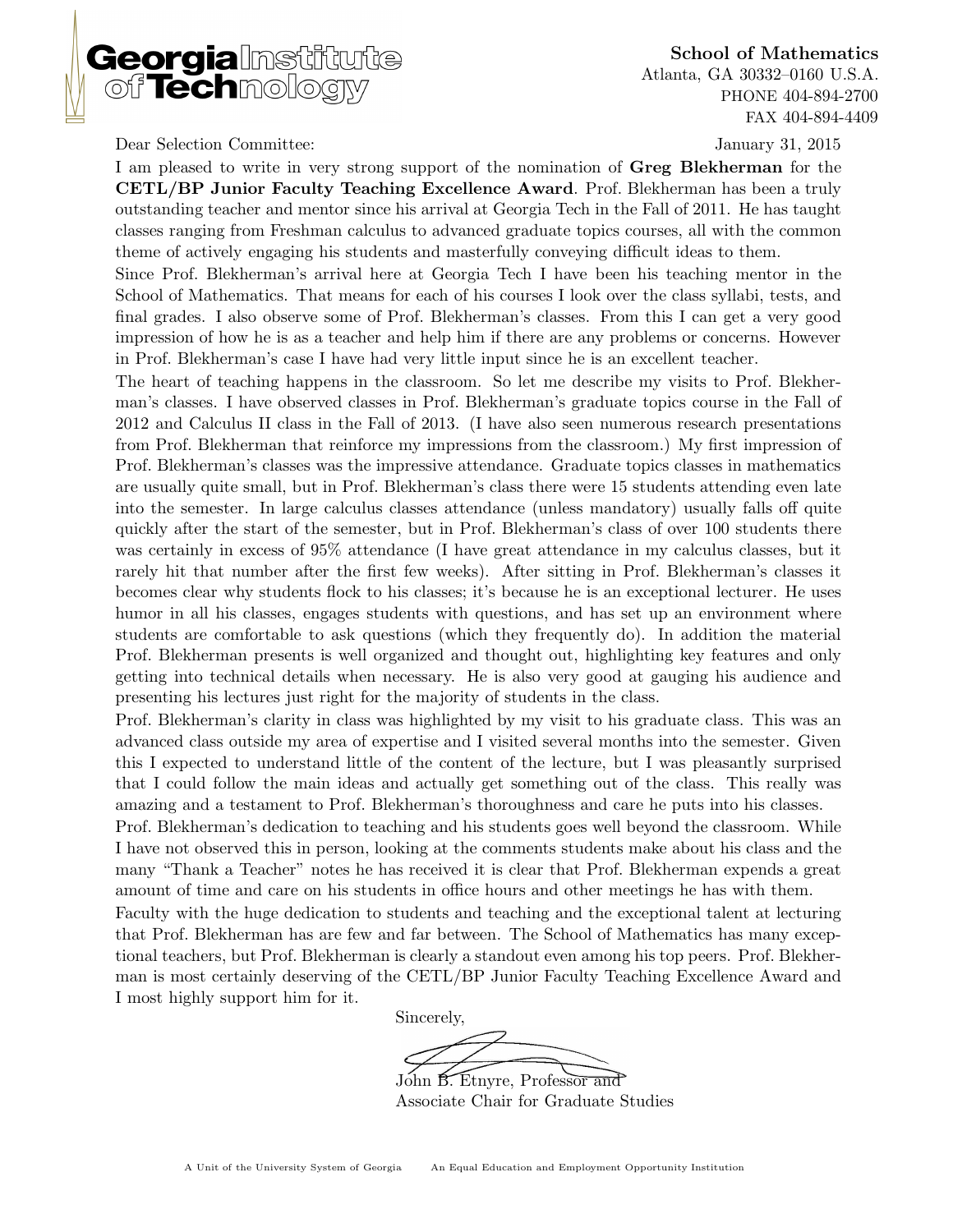# **Georgia**lmstiftute

Xingxing Yu School of Mathematics Atlanta, GA 30332-0160 Phone: (404) 894-4757  $(404)$  894-4409 Fax: Email: yu@math.gatech.edu

January 29, 2014

Dr. Esther Jordan. The Center for the Enhancement of Teaching and Learning Georgia Tech Atlanta, GA 30332

Dear Dr. Jordan:

I am writing to you in my capacity as the Director of Teaching Effectiveness (DOTE) in the School of Mathematics, to provide supporting material for the nomination of Professor Greg Blekherman for the CETL/BP Junior Faculty Teaching Excellence Award.

Prof. Blekherman began his tenure-track employment in the School of Mathematics in August 2011. He taught

- MATH 1502 (Calculus II, with 172 students) in Fall 2011,
- MATH 2406 (Abstract Vector Spaces) in Spring 2012,
- MATH 1502 (with 176 students) and MATH 8803 (a graduate level topics course on convex geometry) in Fall 2012, and
- $\bullet$  MATH 1502 (with 199 students) and MATH 6121 (Algebra I) in Fall 2013.

MATH 2406 is a core course required for the mathematics majors, and MATH 6121 is a core course in our graduate program.

Professor John Etnyre is the Faculty Advisor for Prof. Blekherman. Prof. Etnyre visited his 8803 class on November 28, 2012, and his 1502 class on September 19, 2013. Since Prof. Etnyre was on sabbatical in Fall 2011, Professor Tom Trotter visited his 1502 class on October 27, 2011. Both Prof. Etnyre and Prof. Trotter rated Prof. Blekherman as "good" to "excellent" on all aspects of teaching, including presentation and content of lecture, and student-instructor interaction. In particular, in his report on 1502, Prof. Etnyre commented on the aspect of personal behavior and interaction with students:

Excellent! The class was almost completely full. I do not know if I have ever seen a large class like this so full so late in semester. Clearly, a great rapport with students.

Prof. Blekherman maintains a detailed and useful course web page that include homework assignments and a variety of other supporting materials, such as course calendar, his notes on certain topics, and practice problems for exams.

A summary of Prof. Blekherman's CIOS scores is attached. His scores on effectiveness are  $4.49/5$  at the undergraduate level (467 responses from 572 students) and  $4.48/5$  at the graduate level (23 responses from 50 students). His score at the undergraduate level is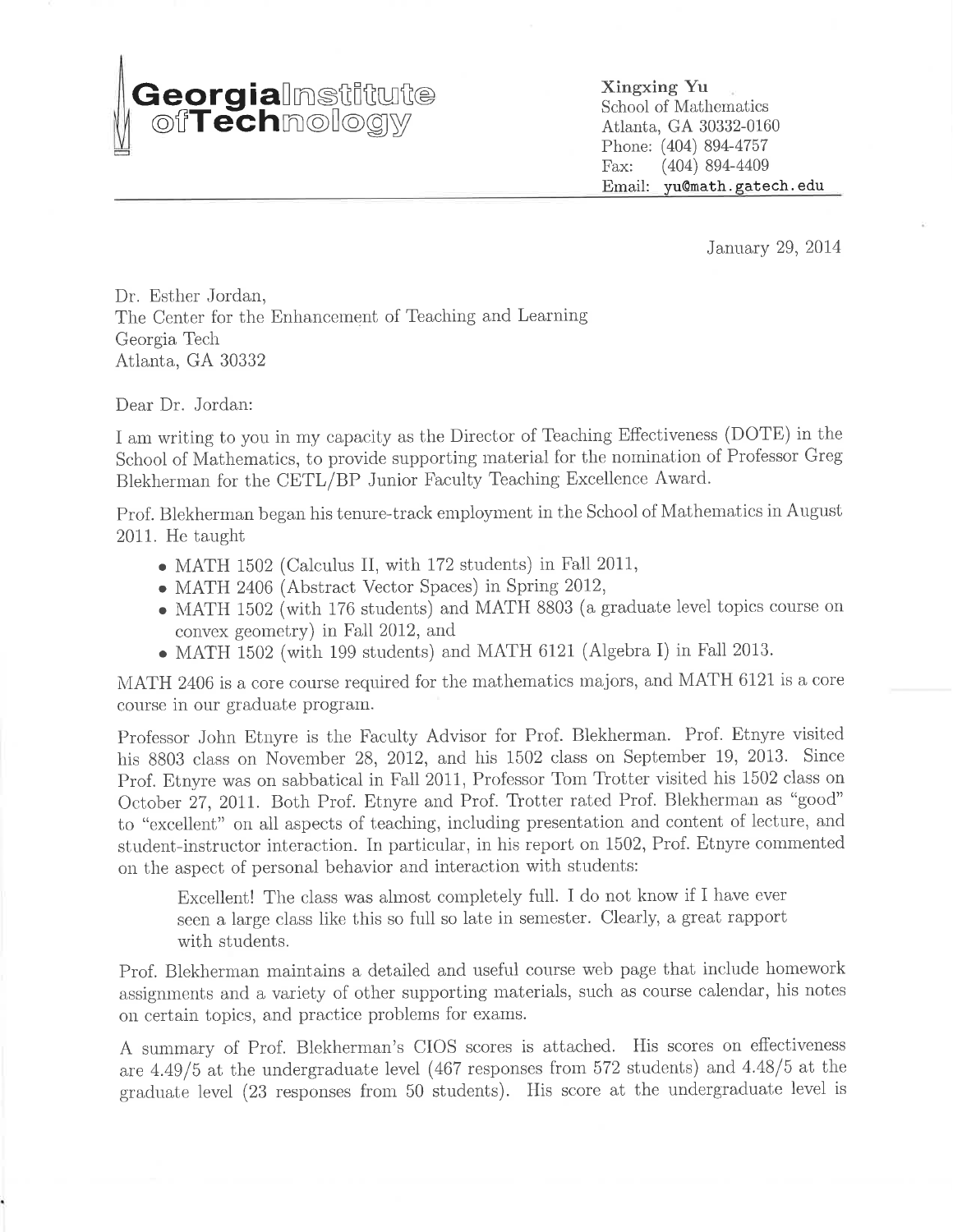particularly impressive, as almost all of it comes from large undergraduate service courses with a very high response rate. I should also mention that Prof. Blekherman received nine Thank-a-Professor certificate from students (through CETL), and was invited by students to Thank-a-Professor lunch and Meet-a-Faculty lunch.

In addition to his classroom teaching, Prof. Blekherman has made contributions to other aspects of our educational mission. He gave presentations to our undergraduate students on how to apply to graduate programs in mathematics, as well as presentations in MATH 4801 (Undergraduate Seminar) and the Research Horizons seminar (for graduate students). Prof. Blekherman has served as a teaching mentor for two graduate students (Daniel Bernucci and Fabio Difonzo), and offered a reading course to one graduate student (Thao Vuong) on some topics in convex and real algebraic geometry. He co-organized an IMA PI Summer Program on "Algebraic Geometry for Applications", with over 50 graduate students attending. Prof. Blekherman has also served as research mentor for two postdocs (Salvadore Barone and Rainer Sinn). He has recently received an NSF CAREER AWARD, which requires a strong educational component.

To summarize, Prof. Blekherman is an excellent teacher at both undergraduate and graduate levels. He is contributing strongly to many aspects of our educational mission. In particular, Prof. Blekherman taught the large service course MATH 1502 three times during four semesters. His willingness to teach service courses and his success in doing so are especially commendable. I believe that Prof. Blekherman will continue to be a very important participant in our educational mission, and deserves the CETL/BP Junior Faculty Teaching Excellence Award.

Yours sincerely. Xingxing Yu

Director of Teaching Effectiveness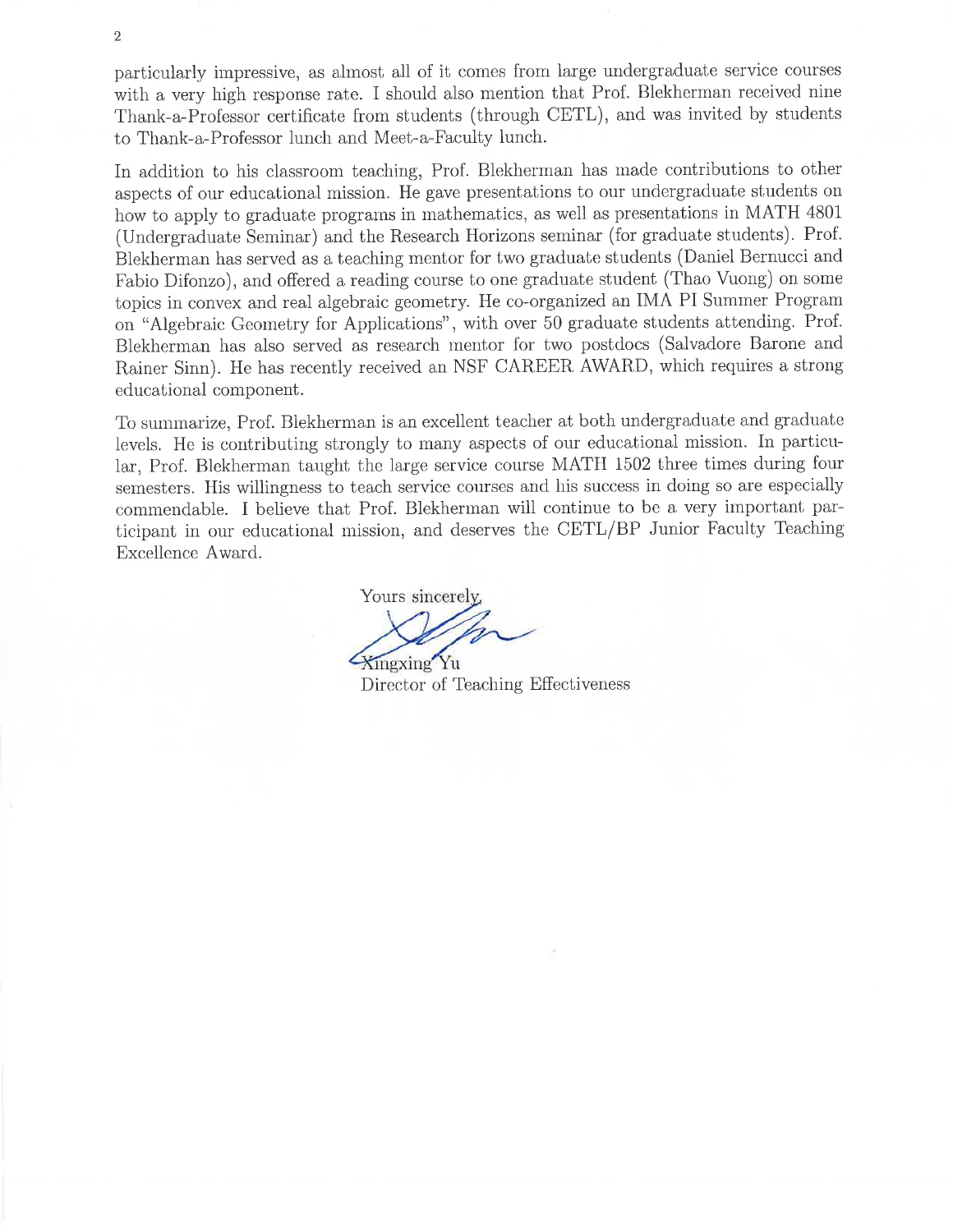In the table, the numbers after the heading "Undergraduate" and "Graduate" refer to the total number of responses (sample) versus the number of students (class size).

- 1. Mechanics. This is a summary of the responses to the questions "Clarity in discussing and presenting course material", "Ability to stimulate student's interest", and "Activities and assignments facilitated learning",
- 2. Interaction. This is a summary of the responses to the questions "Respect and concern for students", "Enthusiasm about teaching the course", "Availability for consultation", and "Helpfulness of feedback on assignments".
- 3. Fairness. This is a summary of the responses to the questions "Clearly communicated" what is required to succeed in this course" and "exams and assignments measured your knowledge and understanding".
- 4. Effectiveness. This is a summary of the responses to the questions "The instructor" was an effective teacher" and "The course was effective".

| <u>Item</u>   | Undergraduate, 467/572 | Graduate, 23/50 |
|---------------|------------------------|-----------------|
| Mechanics     | 4.20/5                 | 4.39/5          |
| Interaction   | 4.38/5                 | 4.61/5          |
| Fairness      | 4.47/5                 | 4.24/5          |
| Effectiveness | 4.49/5                 | 4.48/5          |

CIOS Evaluations Summary: Professor Greg Blekherman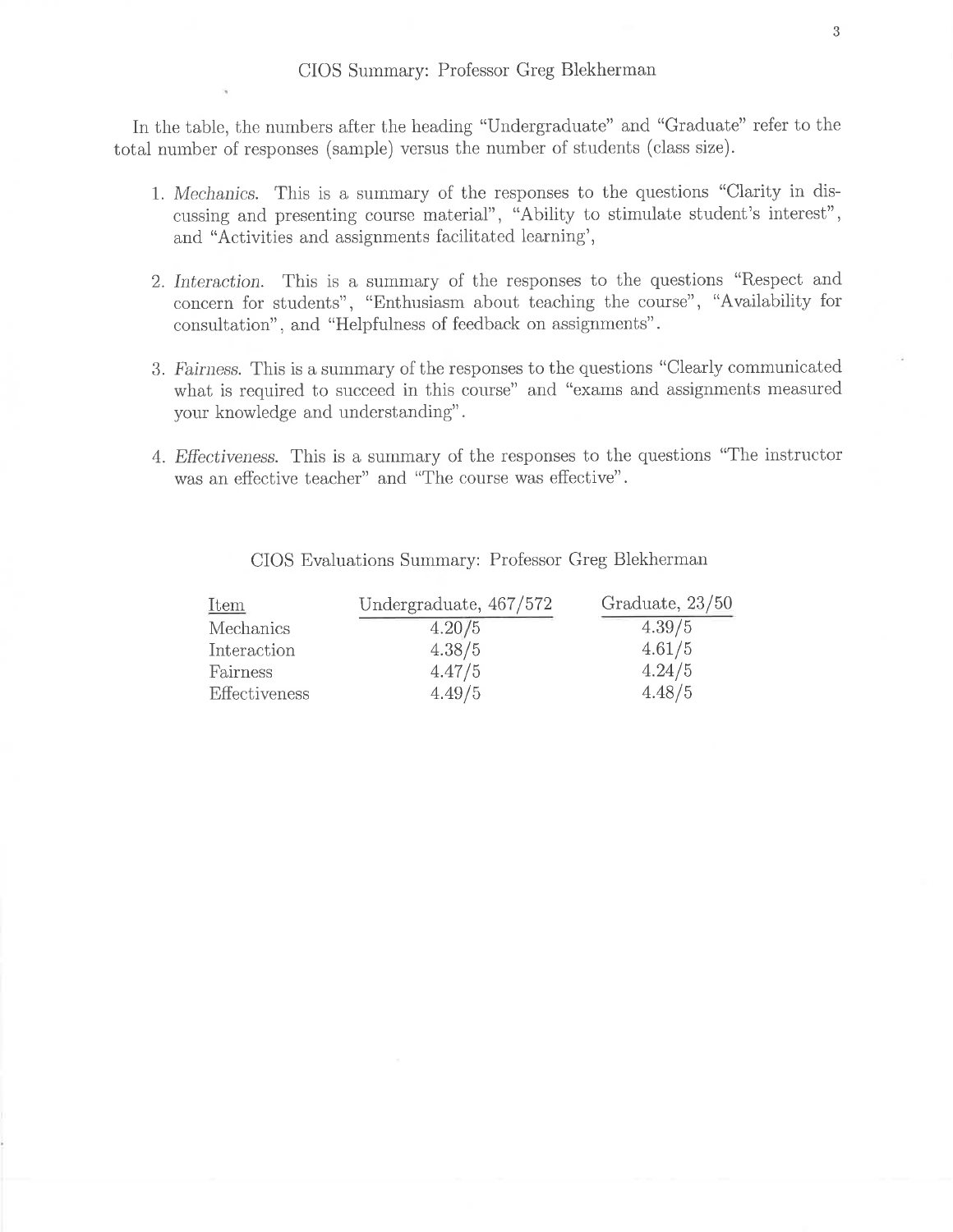Date: Tue, 27 Jan 2015 21:24:24 -0500 (EST) From: "Semrau, Jack K" (jack.semrau@gatech.edu) To: yu@math.gatech.edu Subject: Dr Blekherman Award

I would be more than happy to write a few words about Dr. Blekherman

To be upfront right away, I don't think I could have passed Calculus II here at Tech had it not been for Dr. Blekherman. I was taking his course in the Fall of 2013, my first semester, and my work ethic then was subpar to say the least. I was quite confident that Calc II would be easy and stopped going to as many lectures; I soon realized that this caused me to do very poorly. I was afraid of failing with about 4 weeks left in the semester, so I sought out Dr. Blekherman in his oce hours and we talked and came to the conclusion that the way I studied and learned had to change and adapt for my needs. The reason why I think Dr. Blekherman is a such great teacher is because he saw that and was instantly able to give me both positive and useful feedback. With this in mind, I studied much more rigorously and went to class everyday again; by the end I managed to pull what seemed like an unsalvageable grade up and pass. Now I am in my Differential Equations course that is a breeze thanks to the methods for Linear Algebra I learned in Dr. Blekherman's course.

Thank you for reading and I hope you win it!

Sincerest Greetings! Jack K. Semrau B.S. Aerospace Engineering Candidate Georgia Institute of Technology, '17 GT Student ID: 902-988-222 Contact: (404)908-2984

Date: Tue, 27 Jan 2015 21:42:06 -0500 From: Kevin Park (kevin38424@gmail.com) To: yu@math.gatech.edu Subject: CETL/BP Junior Faculty Teaching Excellence Award to Professor Blekherman!

Dr. Yu,

Hi, my name is Kevin Park-Lee and I was in Dr. Blekherman's class in Fall 2013. I think he is 'the best' math professor I have ever taken. Even though there were weekly quizzes in his recitation, I found out that those were the reason I could get motivated for studying. His lectures were enjoyable and well-structured so that I could learn step by step from a basic principle. I believe everyone should had thought that. His excellence in teaching could make me to become a great tutor for CALC II in LAP (Learning Assistant Program) and I am really thankful that I could meet a great math professor in my life!

Sincerely, Kevin Park-Lee Chemical and Biomolecular Engineering, GT Class of 2017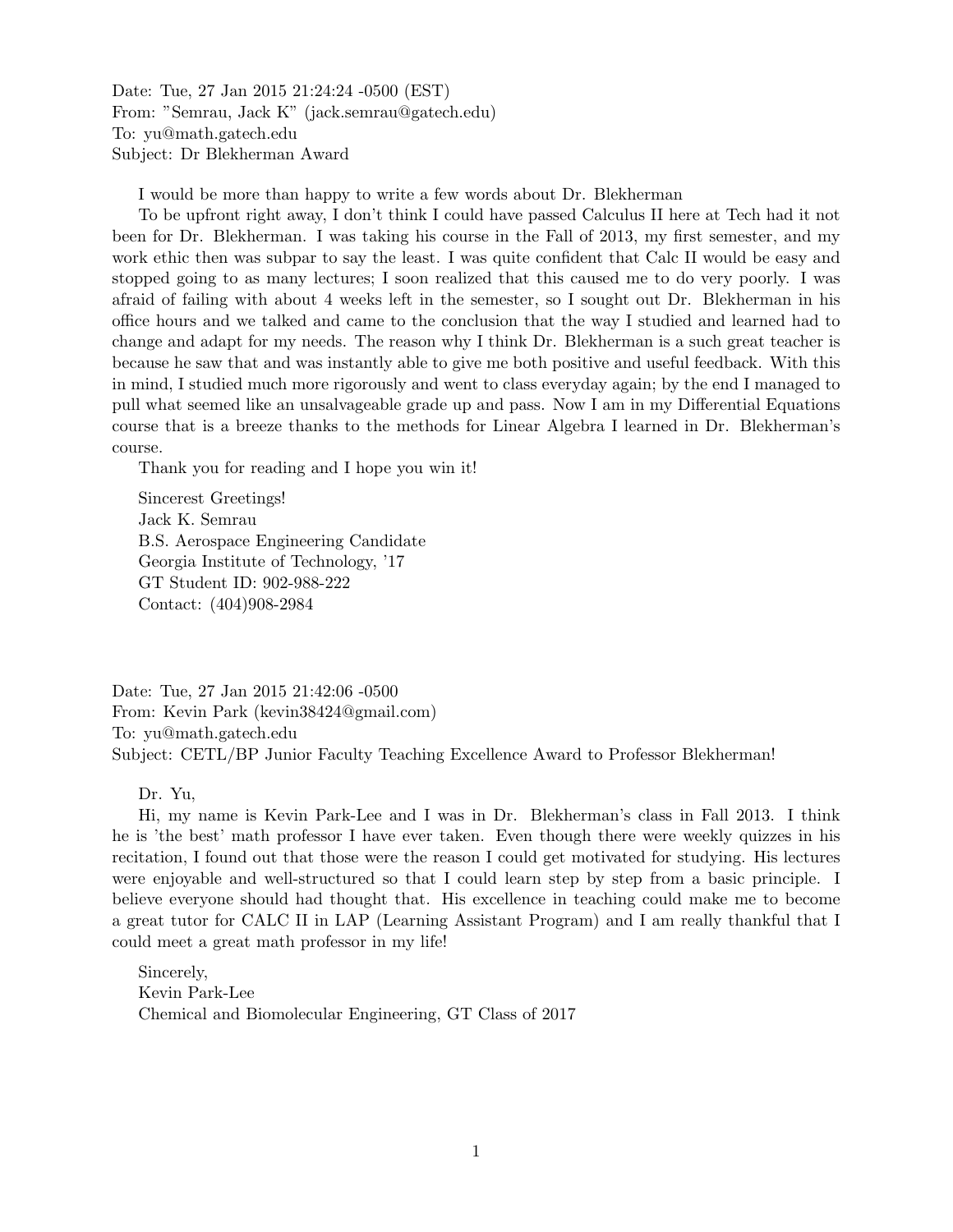Date: Wed, 28 Jan 2015 08:20:32 -0500 (EST) From: "Broderick, Zachary" (zbroderick3@gatech.edu) To: yu@math.gatech.edu Subject: Professor Blekherman Teaching Award Nomination

With three semesters at Georgia Tech under my belt, I can easily say that Professor Blekhermans calculus II class is one of the best classes I have taken thus far. I remember on the first day of class, Professor Blekherman asked us What is math? and no one could really give the correct answer. What makes Professor Blekherman a great teacher is the fact that he wants his students to actually understand the what and the why of math instead of just the how. Unlike so many other professors who make you memorize equations, Professor Blekherman took the time to make sure we knew the concepts behind why certain equations worked. After finishing Professor Blekhermans class, I learned much more than just calculus. I learned a more effective way to approach new material which involved asking questions and understanding the core concept behing why something works. I would recommend Professor Blekherman to anyone and I am very fortunate to have had him as a professor.

Zachary Broderick Georgia Tech BSME '17

Date: Wed, 28 Jan 2015 03:18:16 +0000 From: JP Addison (johnpaddison@gmail.com) To: yu@math.gatech.edu Subject: Teaching Award Nomination – Professor Blekherman

Hello,

Prof. Blekherman informs me that he has been nominated for a teaching excellence award. I fully believe he is deserving of the honor. The fact that I am writing this 2 years after taking his class and after my graduation indicates the strong memory of quality teaching from Prof. Blekherman. I can think of few professors who demonstrated as much care for their students and of those only he translated that care into attention to detail in every aspect of the course.

I took his abstract vector spaces class as a Physics major wanting to improve my understanding of the underpinning to the physics theory I was learning. I came away with not just the ability to use the subject, but an intuition about it that was invaluable to my research in quantum computation. I hope you strongly this excellent candidate for the award.

Thanks,

JP Addison Physics '14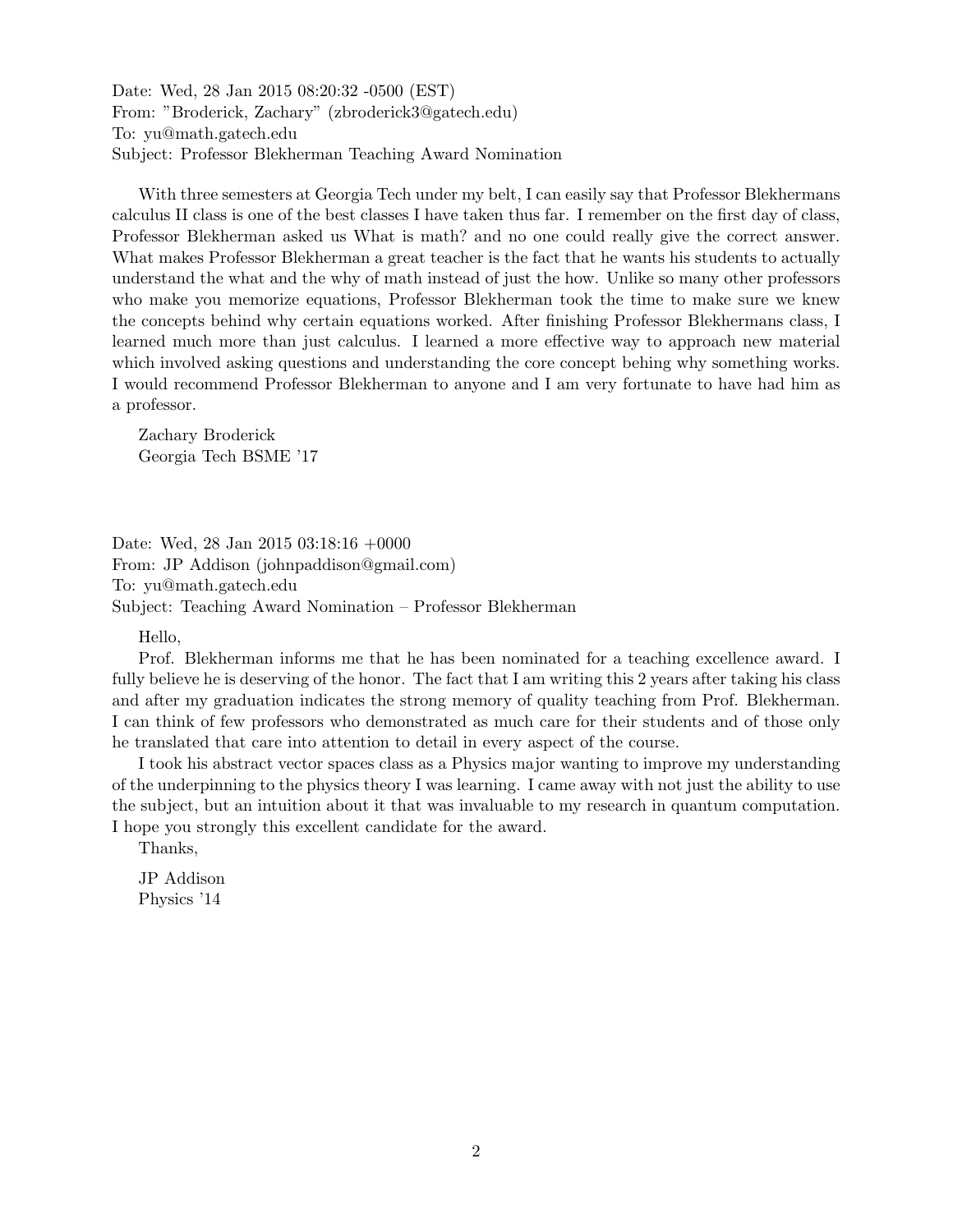Date: Wed, 28 Jan 2015 12:34:58 -0500 From: Tyler Quill (tquill31@gmail.com) To: yu@math.gatech.edu Subject: Greg Blekherman Nomination

To who it may concern,

I had Professor Blekherman in Math 1502. He was by far the best math professor that I have had since coming to Georgia Tech. His combination of sense of humor and his conceptual approach to teaching really helped me exceed in the course. I got the sense that he genuinely cared about his students and he was always willing to give help whenever asked. I definitely learned more in his course than I have in any other course here at tech. He definitely deserves this award.

Tyler Quill Georgia Institute of Technology Materials Science & Engineering Lambda Chi Alpha Fraternity — Social Chair Porex Corp. — Product Development Co-Op Freshman Activities Board Sophomore Advisor

Date: Sat, 31 Jan 2015 19:31:34 -0500 (EST) From: "Mohammadi, Hamid" (hmohammadi6@gatech.edu) To: yu@math.gatech.edu Subject: Greg Blekherman

Dear Professor Yu,

Hi, Professor Blekherman was my instructor in Abstract Vector Spaces (math 2406). He was well prepared, organized, knowledgeable and always willing to help the students during the class or during office hours. He was welcoming and approachable and I was very comfortable with going to his office hours with regard to any kind of trouble in understanding the course materials. Professor Blekherman was able to teach an abstract topic in a manner interesting to all students, usually incorporating humor in his lectures. I believe he is a perfect candidate for CETL/BP Junior Faculty Teaching Excellence Award.

Best, Hamid Mohammadi 902870256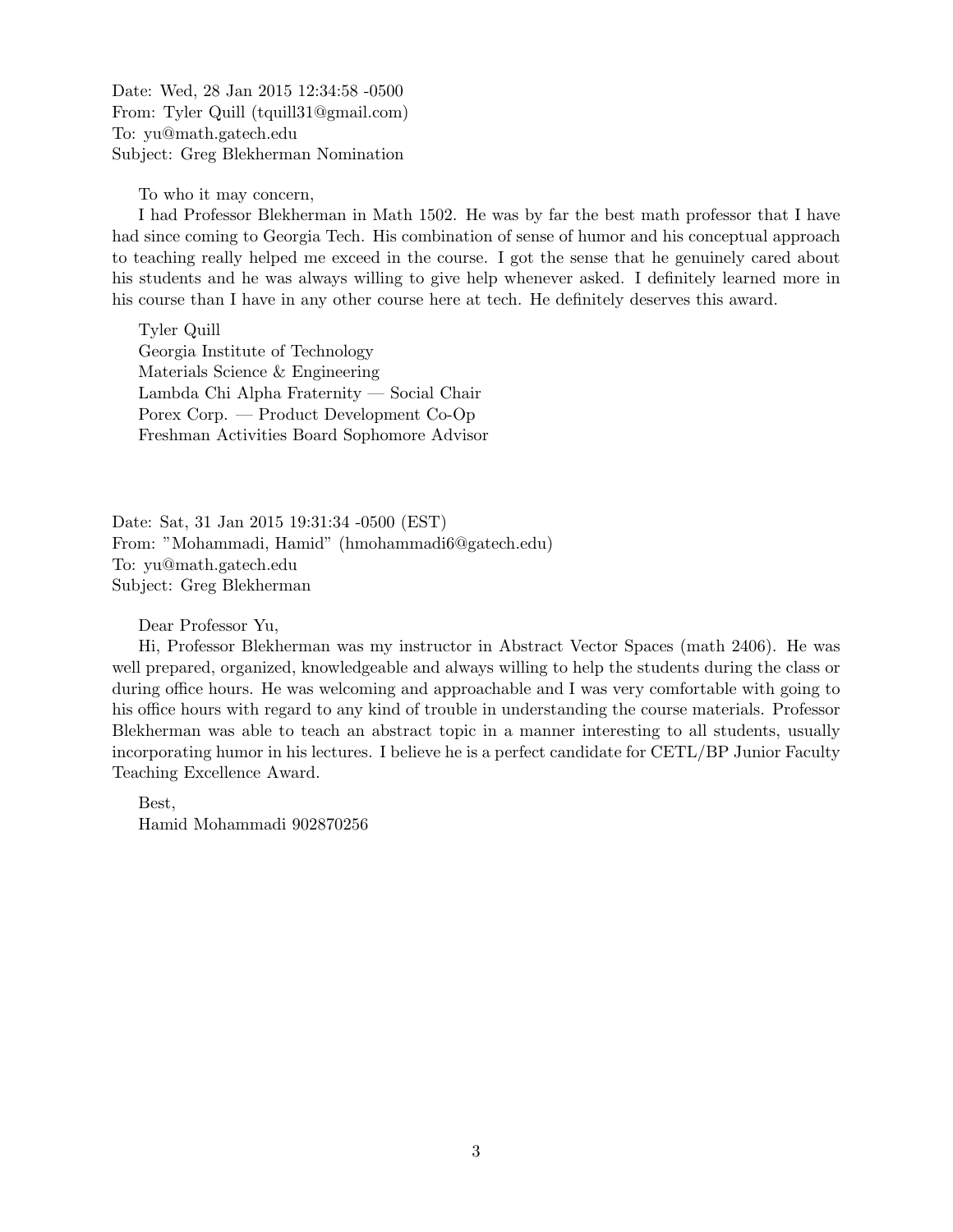Date: Sat, 31 Jan 2015 10:55:16 -0500 (EST) From: "Hoque, Sayem M" (sayem.hoque@gatech.edu) To: yu@math.gatech.edu Subject: Dr. Blekherman Statement

To Whom It May Concern:

My name is Sayem Hoque and I am a second year undergraduate in the College of Computing at Georgia Tech. I wanted to write a short statement about my Math 1502 class during Fall 2013 at Georgia Tech, instructed by Dr. Blekherman. This was the first mathematics course I had taken at Georgia Tech after high school, as I had just entered as a Freshman in August. I took calculus during my junior year of high school, so when I entered Georgia Tech it had been a while since I formally took a math course - so at first I felt behind when our instructor started off with some differential equations. I went to office hours to get some extra help when I got lost early on and Dr. Blekherman never got frustrated when I asked questions whose answers I quite frankly should have known before taking the course. Throughout the semester I found Dr. Blekherman always available during his posted office hours, and I used that later on in the semester when learning linear algebra.

Dr. Blekherman always referred to upcoming tests and quizzes as an upcoming "opportunity" for us students to prove what we have learned thus far. I think our tests were very comprehensive and after getting a B or C on the first test, I realized I couldn't skip studying for difficult material and hoping that it would not be on the exam. I did much better on the following exams and quizzes and ended up with an A in the class, so I think the class was fair in that there was one exam a student could mess up and still have the opportunity to come back. I think Dr. Blekherman did a really nice job of making sure students were engaged by asking us plenty of questions, and he even walked around sometimes checking our work if he put a problem on the board. This was my favorite class since I have been at Georgia Tech; taking this and subsequent math courses has made me want to either minor in Mathematics at Tech or try to double major, but I have to see my adviser about that first.

Sincerely, Sayem Hoque College of Computing Undergraduate Georgia Institute of Technology